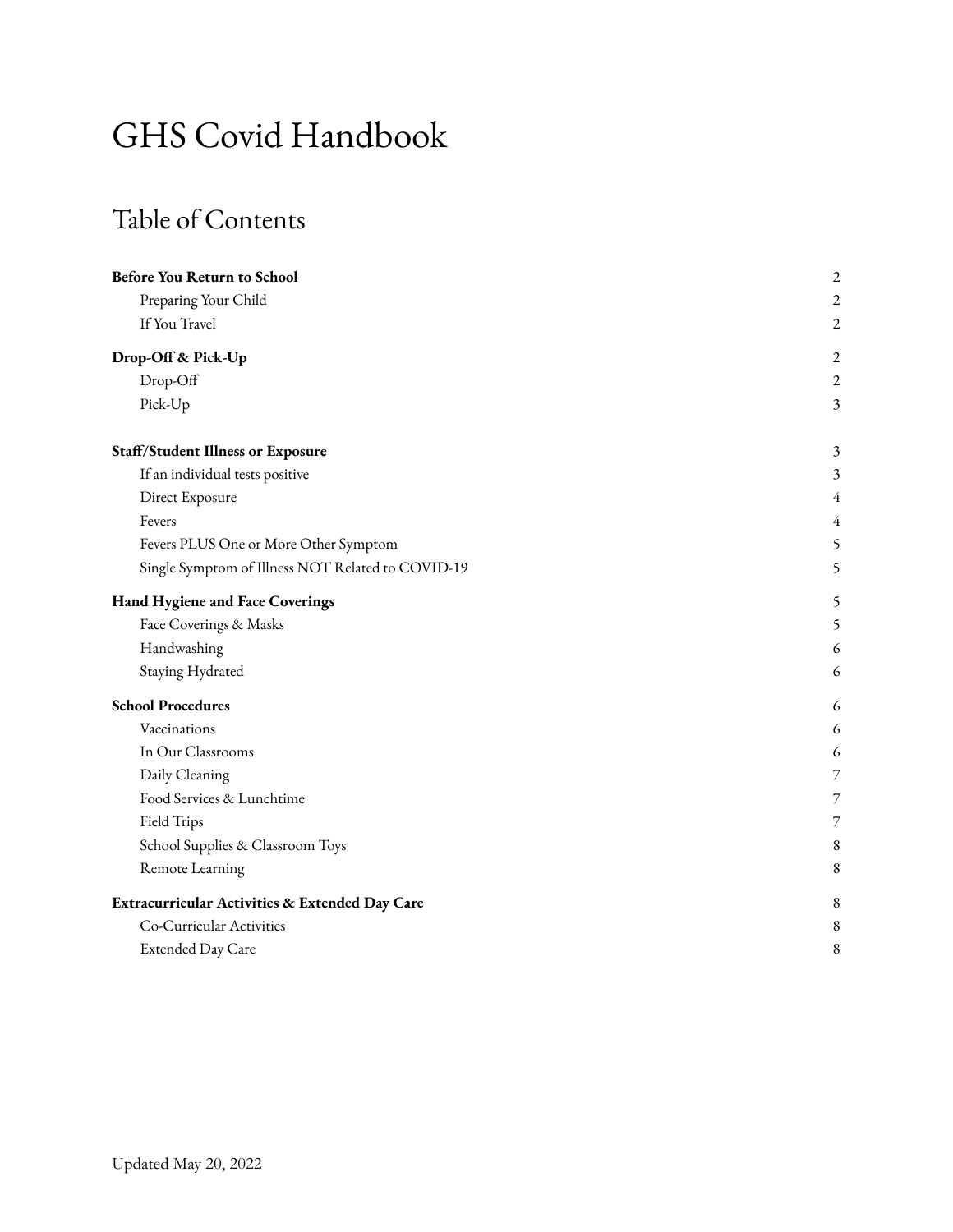## Before You Return to School

## <span id="page-1-0"></span>**Preparing Your Child**

- School routines will include protocols established in response to Covid19. Students will be expected to wear face coverings (regardless of vaccination status), and encouraged to practice good hand hygiene and social distancing. You can help your child have a positive school experience by modeling a positive attitude about these routines and explaining what school will look like with proactive language. For example, instead of "I know you don't like it but, you are going to have to wear a mask this year," say, "Everyone at school is going to be showing how they care about others by wearing a mask."
- If your child is new to school, try different styles of face coverings and practice wearing them around the house and out in public. See which style your child prefers.
- Please help us expedite drop-off and pick-up by putting car seats and boosters on the driver's side so children needing the most assistance are on the "school side" and not the "traffic side" of the kiss and ride lane. Please pull up as far as possible in the lane and as soon as you stop, begin preparing your child by unbuckling the seatbelt, making sure shoes and masks are on, and that his/her backpack is ready to go.

## **If You Travel**

- Students and staff returning from travel are subject to current Territorial policies for testing. Territorial re-entry guidelines will suffice for return to school in most cases.
- Although children under five years of age are not required to present a negative COVID test to re-enter the Territory after traveling, the school **does** require either a negative COVID test or a five-day quarantine after travel outside the Territory prior to returning to school.

## <span id="page-1-1"></span>Drop-Off & Pick-Up

## <span id="page-1-2"></span>**Drop-Off**

#### **All Campuses**

- We recommend checking your child's temperature daily before leaving the house. If his/her temperature is 100.4°F or above, please plan to stay home.
- In accordance with CDC guidelines, we are asking parents to help us limit the foot traffic on our campuses. Therefore, we will be implementing a "kiss and ride" system for drop-off and pick-up. There will be no parent parking during drop-off/pick-up. Parents may access the campus by appointment.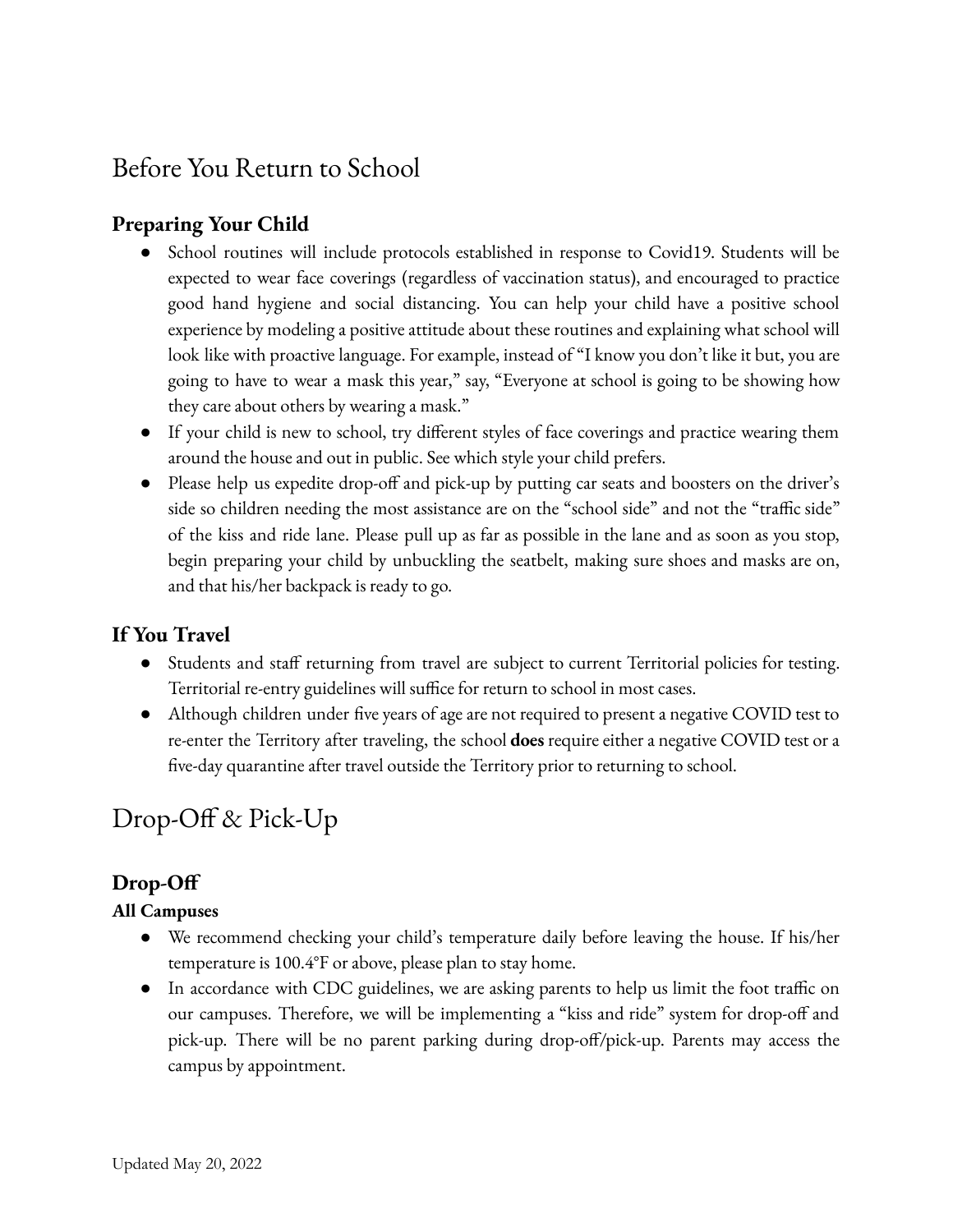- All students will have access to hand washing facilities and/or hand sanitizer prior to entering their classroom.
- ELC students will be escorted by a staff member to the ELC classroom as needed.
- Students who arrive with a temperature of 100.4 F or higher, or develop a fever during the day, will remain isolated from other students until they can be transported from school. Parents and guardians are expected to pick-up their children in a timely manner.

## **Pick-Up**

## **Lower Campus**

- Students will wait in designated areas organized by grade level. All students and staff will be asked to keep their face coverings on until they are picked up.
- GHS staff will be positioned at the kiss and ride lane to help notify classroom teachers when a child's ride is ready to load.
- Students will transit from their designated waiting area to their car under the supervision of GHS staff members.

## **Upper Campus**

● GHS staff will be positioned at the kiss and ride lane to help promote social distancing as students make their way to cars.

**For the following sections the term "up to date on COVID19 vaccination" and "fully vaccinated" are used as synonyms. They are defined as follows: (the recommendations will be different depending on your age, your health status, what vaccine you first received, and when you first got vaccinated)**

- You are up to date with your COVID-19 vaccines when you have received all doses in the primary series and one booster when eligible.
- If you have completed your primary series—but are not yet eligible for a booster—you are also considered up to date.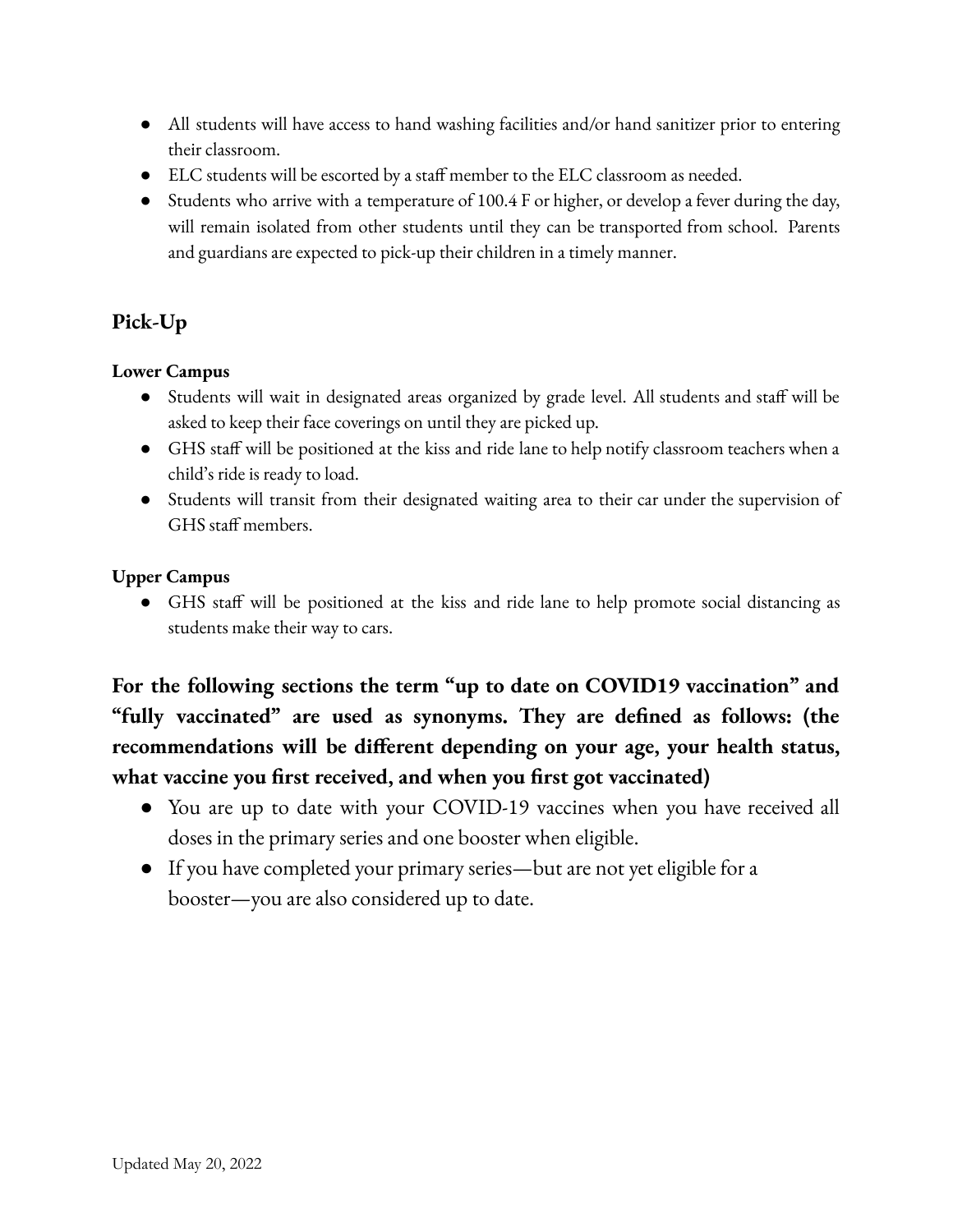● Getting a *second* booster is not necessary, regardless of age, to be considered up to date at this time.

## **Adults age 18+:**

- 2 doses of Pfizer-BioNTech or Moderna or 1 dose of Johnson and Johnson AND 1 booster of either Pfizer-BioNTech or Moderna COVID-19 vaccine at least 5 months after the final dose in the primary series
- Adults ages 50 years and older can choose to receive a 2nd booster dose of either Pfizer-BioNTech or Moderna COVID-19 vaccine at least 4 months after the 1st booster but this is NOT REQUIRED to be considered up to date on vaccination

## **Booster Eligibility for children and teens ages 12–17 years:**

● 2 doses of Pfizer-BioNTech given 3–8 weeks apart AND 1 booster of Pfizer-BioNTech COVID-19 at least 5 months after the final dose in the primary series

## **Children ages 5–11 years**

● 2 doses of Pfizer-BioNTech given 3–8 weeks apart

## **QUARANTINE RULES FOR INDIVIDUALS WHO TEST POSITIVE (regardless of vaccination status)**

- Isolate for five (5) days, wear a well-fitted mask, do not travel.
- End isolation on day six (6) as long as symptom free.
- Monitor symptoms and wear a well-fitted mask for ten (10) days at home and in public.

## **QUARANTINE RULES FOR INDIVIDUALS WHO HAVE AN EXPOSURE AND ARE NOT UP TO DATE (this includes individuals who have never been vaccinated)**

In collaboration with the Department of Health, each potential school-based exposure will be evaluated on a case by case basis. If all masking, social distancing, and hygiene policies have been adhered to, school-based contact is NOT considered an exposure. In most cases these policies apply to household members and others who have had direct contact outside of school.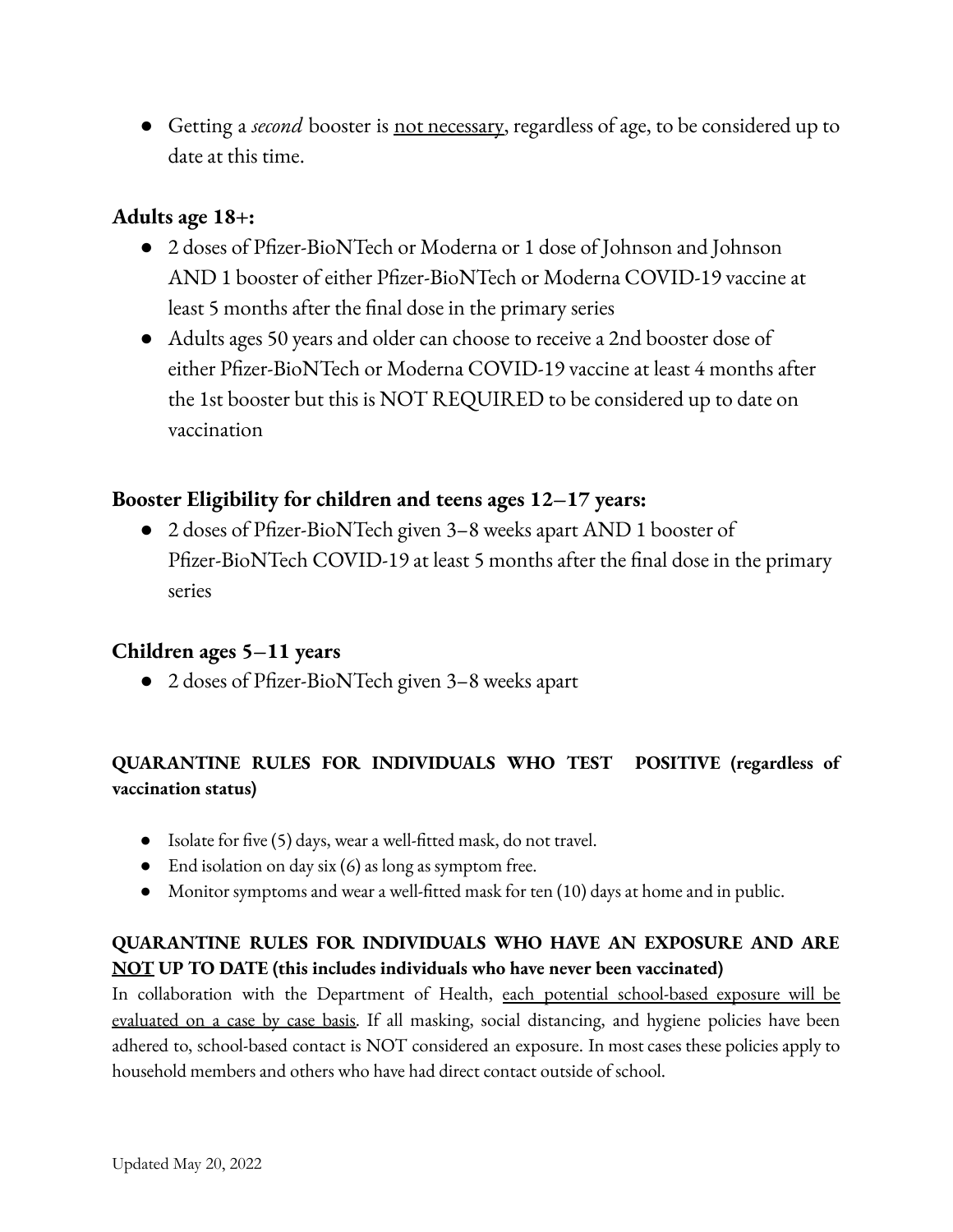**●** Quarantine for five (5) days, test on day five and if negative and symptom free, return on day six (6).

## **QUARANTINE RULES FOR INDIVIDUALS WHO HAVE AN EXPOSURE AND ARE UP TO DATE**

● No quarantine is required, test on day five (5) or earlier if symptoms develop. Wear a well-fitted mask and watch for symptoms until day ten (10).

#### **POSSIBLE COVID19 SYMPTOMS:**

#### **Fevers**

- Anyone who has a fever (defined as 100.4 °F and above) must stay home.
- Individuals who experience fever and no other COVID-19 related symptoms may return to campus after 24 hours of being fever free with no medicine and a negative COVID-19 test result OR 48 hours of being fever free with no fever reducing medication without a COVID-19 test.
- Family members of individuals experiencing fever may return to school immediately when/if the symptomatic individual receives a negative COVID-19 test result, OR after 24 hours of the symptomatic person being fever free assuming all other family members remain symptom free.

#### **Two or More Symptoms That May be Related to COVID-19**

Individuals who are experiencing any two or more of the following symptoms must stay home from school until symptoms resolve and they present a negative COVID-19 test.

- Fever
- Cough, Runny Nose, Sneezing, Headache
- Extreme fatigue
- Aches and pains
- Sore throat
- Diarrhea
- Conjunctivitis
- Headache
- Loss of taste or smell
- A rash on skin, or discoloration of fingers or toes

All family members of individuals experiencing two or more of the above symptoms must also quarantine until the individual is tested and a negative result is presented.

#### **Single Symptom of Illness**

Individuals experiencing a SINGLE symptom of illness (for example: runny nose, head congestion, vomiting) must stay home until the symptom resolves. Family members are free to be on campus as usual as long as they are symptom free.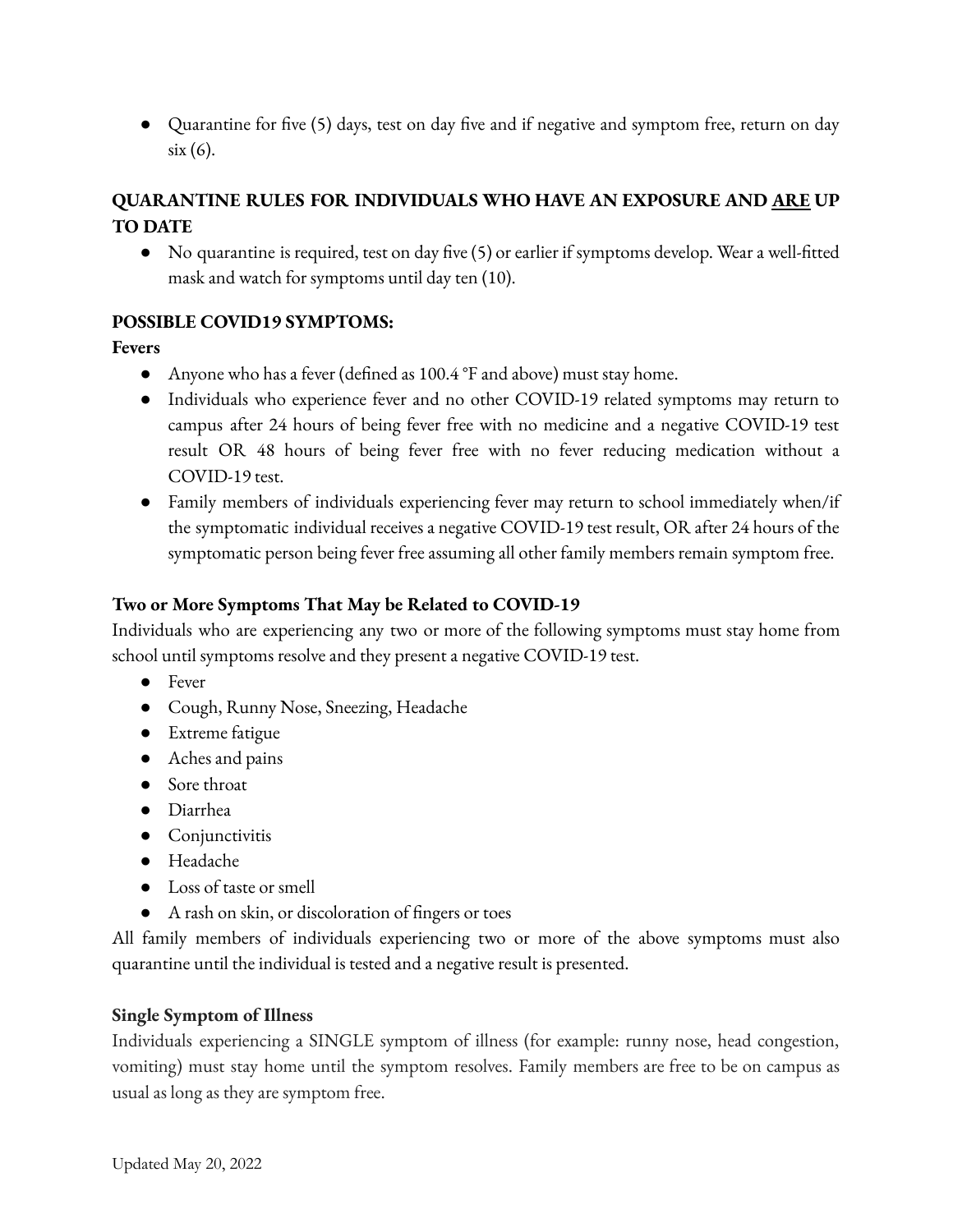## Hand Hygiene and Face Coverings

## <span id="page-5-0"></span>**Face Coverings & Masks**

All persons, **regardless of vaccination status**, must wear face coverings. Acceptable forms of face covering include fitted, cloth, or medical face masks that securely cover the mouth and nose with at least 2 layers of fabric. Neck gaiters/buffs and masks with valves (unless they are KN95 or N95 rated) are not acceptable forms of face covering. While outside the building, if social distancing can be strictly enforced, students may remove face coverings. This policy is in effect for all outdoor activities including classes, lunch, snack, athletics, and social gatherings, **except** field trips when students may come into contact with members of the public.

Teachers will facilitate student mask breaks as needed throughout the day. Mask breaks should be taken outdoors whenever possible. If moving outdoors is not possible, students will take mask breaks one at a time in a place where they can be at least six feet away from anyone else.

In primary grades, and when students are working with a learning strategist, where developing literacy skills depends on seeing visual cues of tongue and lip placement and being able to hear and practice clear annunciation of letter sounds, students and staff will be able to switch to face shields during reading instruction.

Students receiving support services that depend on visual facial cues as with reading or social-emotional learning may wear a face shield during work with the school counselor.

Face shields, which are to be used solely during reading instruction in primary grades and/or during social emotional instruction, must extend down past the chin and around the face past the cheeks.

## <span id="page-5-1"></span>**Handwashing**

- Hand washing instructions are posted in every bathroom on campus. These instructions will be reviewed with all students.
- Hand sanitizer stations are installed in every classroom, building entrances and throughout our campuses.
- Mobile hand washing stations will be installed on the green top, on the playground, in the Great Room, and on Trayser Field.

## <span id="page-5-2"></span>**Staying Hydrated**

● All students are encouraged to bring a reusable water bottle to school and wash them daily.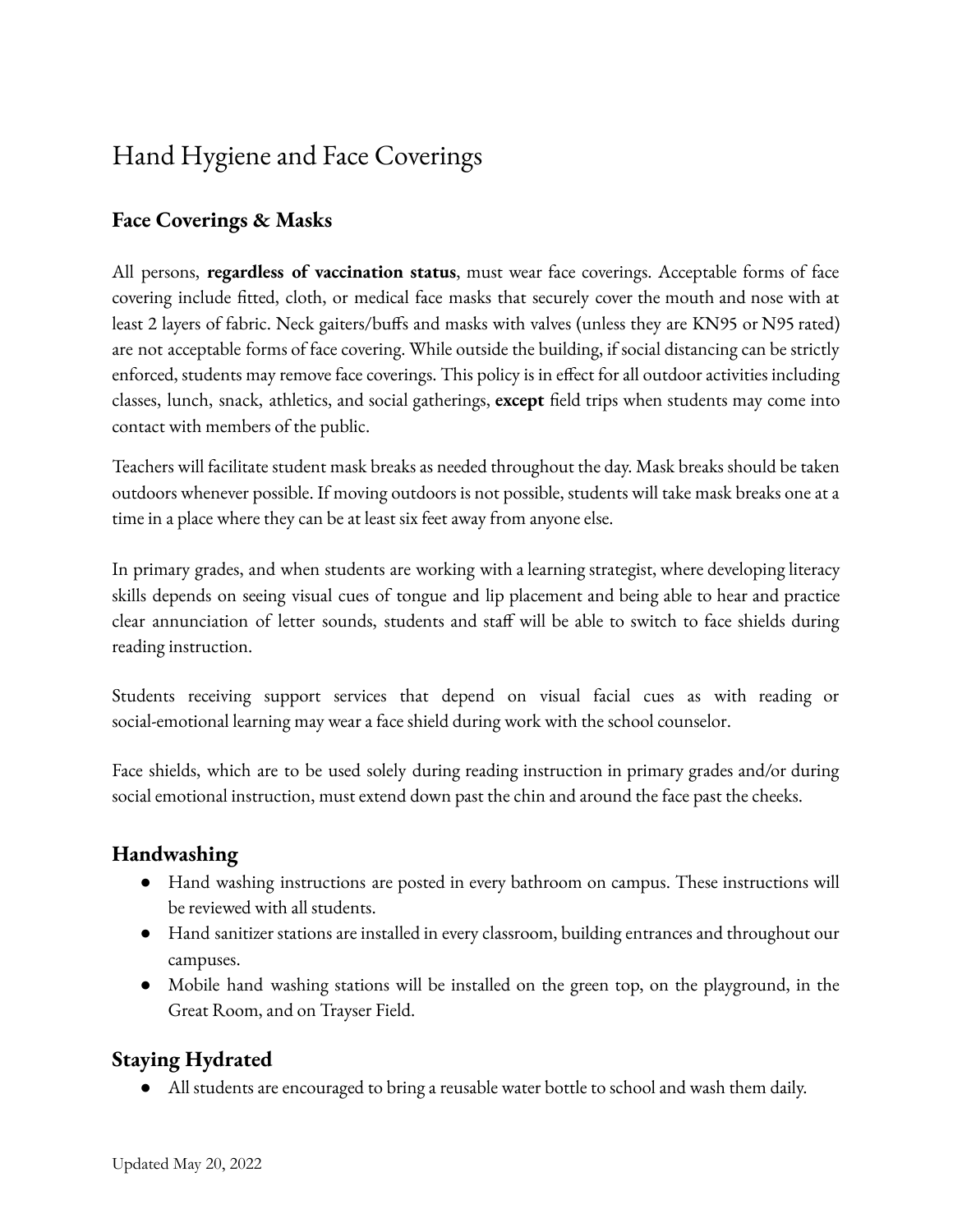● New touchless water stations will be installed to replace the old bubblers.

## <span id="page-6-0"></span>School Procedures

#### **Vaccinations**

- Full and part-time employees, substitute teachers, coaches, and contract employees have the option of providing documents to the GHS Business Office that support "up to date" vaccination status OR providing evidence of a weekly negative COVID-19 test as described below.
- Per the Centers for Disease Control, a person is up to date with their COVID-19 vaccination if they have received all recommended doses in the primary series and one [booster](https://www.cdc.gov/coronavirus/2019-ncov/vaccines/booster-shot.html) when eligible. Getting a second booster is not necessary to be considered up to date at this time.
- With the exception of substitute teachers, all GHS employees, coaches, and contract service employees who have not provided documentation to the GHS Business Office indicating they are up to date with their COVID-19 vaccinations (as defined above) must provide documentation of a negative COVID-19 test once per week. COVID tests must utilize FDA-approved testing methods which include emergency use authorized (EUA) test kits. Employees are responsible for sourcing approved test kits or testing services and testing at times that do not interfere with GHS duties.
- Substitute teachers who are not up to date with their COVID-19 vaccinations (as defined above), may provide documentation of a negative COVID-19 test once per week OR show documentation of a negative COVID-19 test taken no more than 24 hours prior to working with GHS students.
- Gifft Hill School strongly encourages all eligible students to be vaccinated against COVID-19.
- Visitors, guest teachers, and contractors must complete a COVID-19 self-screening form each time they visit campus. If vaccinated, they must also show proof of vaccination. If unvaccinated, they must take a COVID-19 rapid test (administered for free, by the school in our parking lot) and receive a negative result each day prior to entering the campus.

## **In Our Classrooms**

- All teachers and students will be expected to wash their hands when moving between classrooms or working with a new group.
- Any spaces that are used by multiple groups within the school day will be sanitized between classes.
- Where appropriate, the school or individual teachers may choose to use barriers (desktop sneeze guards or similar) to allow for closer learning.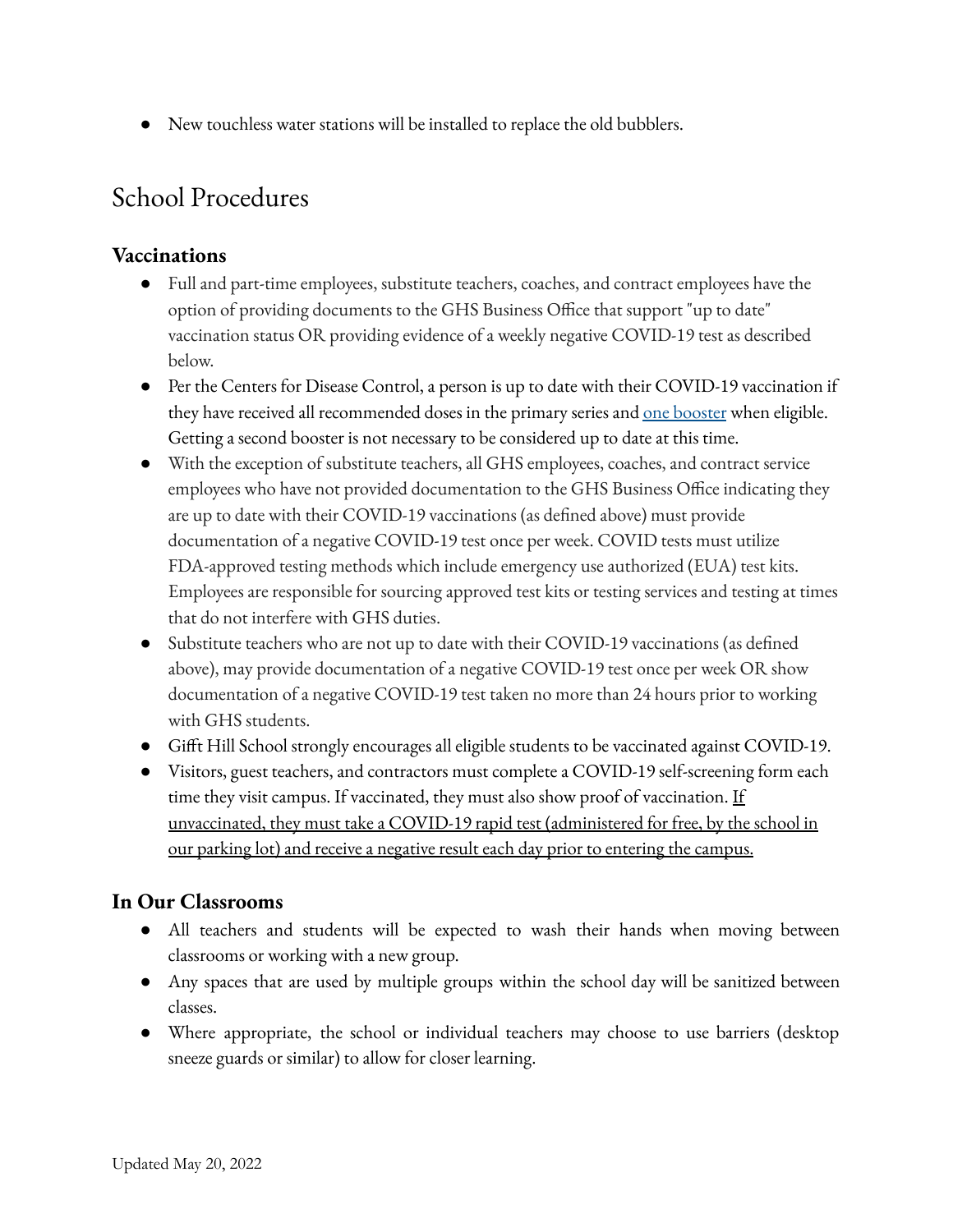## **Daily Cleaning**

- Additional daytime cleaning staff has been contracted.
- Each classroom is supplied with a sanitizing station and/or a sink.
- Staff will perform frequent cleaning of high-touch points.
- Restrooms will be cleaned and disinfected frequently during the day.
- Equipment will be cleaned and disinfected per CDC guidelines.

## **Food Services & Lunchtime**

- Hand washing and/or hand sanitizing will be expected before/after eating.
- Daily snacks will be distributed by GHS staff. Food will be grab-and-go style items.
- Outdoor eating spaces are provided for all students.

## **Field Trips**

- GHS remains committed to experiential learning and providing students with opportunities to travel off campus.
- Students will attend field trips with their cohorts while following CDC best practices guidelines for social distancing and sanitizing.
- The GHS van may be used as a component of field trip transportation, but it may not be occupied by more than 2 students per bench seat.

## **School Supplies & Classroom Toys**

- A list of school supplies has been provided. It is especially important for each student to come equipped with their own supplies.
- Individual devices (iPads, Chromebooks, etc.) will be assigned to each child for the year, according to developmentally appropriate use guidelines. These devices will remain at school unless they are needed for distance learning.

## **Remote Learning**

- The school is committed to providing educational continuity for its students should a student need to quarantine at home.
- Should a student need to learn from home, his/her teacher(s) will provide both synchronous (real-time) and asynchronous (recorded) instruction and digital options for work submission and feedback.